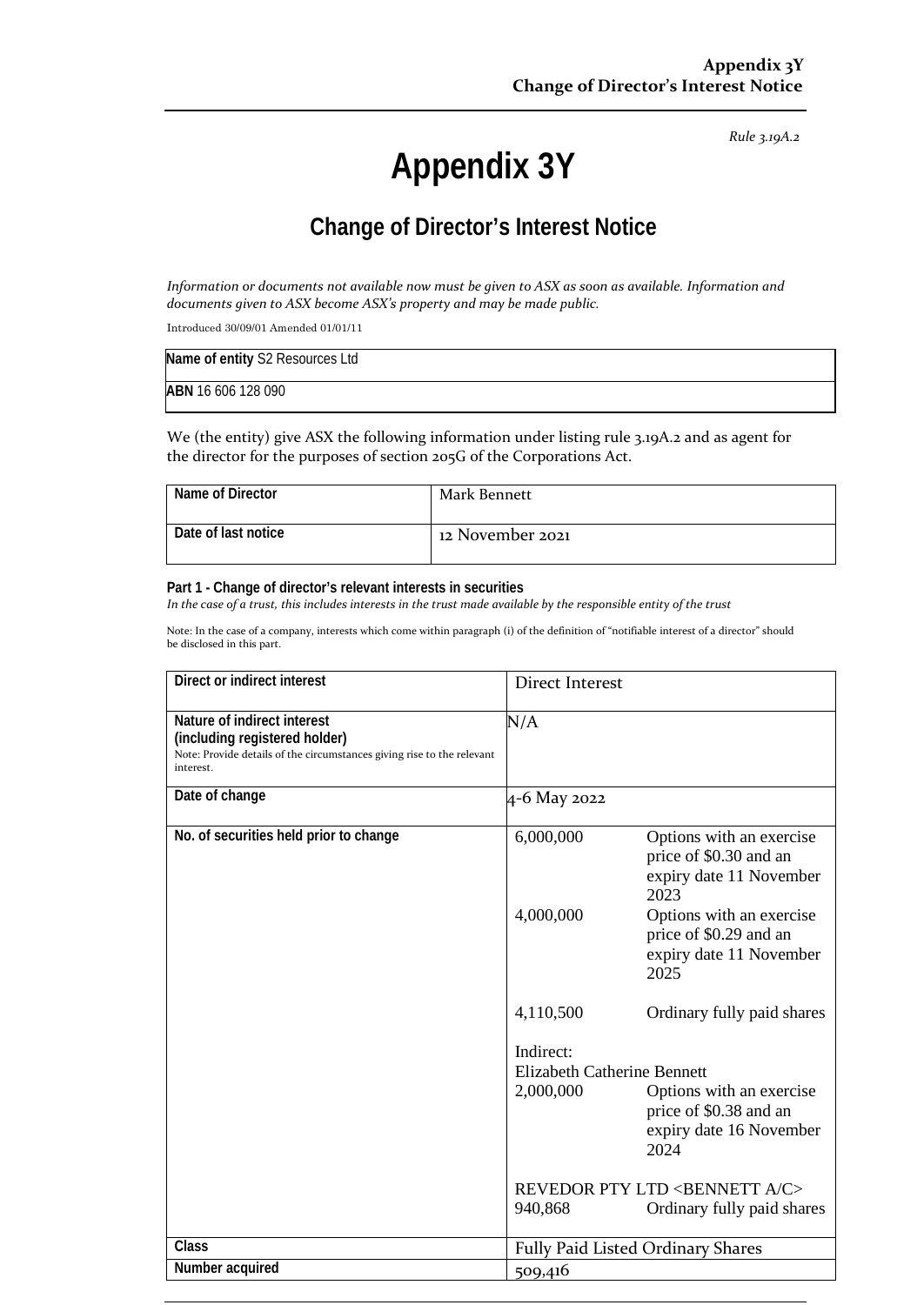| Number disposed                                                                                                                                                             |                                                              |                                                                                       |
|-----------------------------------------------------------------------------------------------------------------------------------------------------------------------------|--------------------------------------------------------------|---------------------------------------------------------------------------------------|
| Value/Consideration<br>Note: If consideration is non-cash, provide details and estimated<br>valuation                                                                       | \$78,662.40                                                  |                                                                                       |
| No. of securities held after change                                                                                                                                         | 6,000,000                                                    | Options with an exercise<br>price of \$0.30 and an<br>expiry date 11 November<br>2023 |
|                                                                                                                                                                             | 4,000,000                                                    | Options with an exercise<br>price of \$0.29 and an<br>expiry date 11 November<br>2025 |
|                                                                                                                                                                             | 4,619,916                                                    | Ordinary fully paid shares                                                            |
|                                                                                                                                                                             | Indirect:<br><b>Elizabeth Catherine Bennett</b><br>2,000,000 | Options with an exercise<br>price of \$0.38 and an<br>expiry date 16 November<br>2024 |
|                                                                                                                                                                             | 940,868                                                      | <b>REVEDOR PTY LTD <bennett a="" c=""></bennett></b><br>Ordinary fully paid shares    |
| Nature of change<br>Example: on-market trade, off-market trade, exercise of options, issue<br>of securities under dividend reinvestment plan, participation in buy-<br>back | On-market trade                                              |                                                                                       |

### **Part 2 – Change of director's interests in contracts**

Note: In the case of a company, interests which come within paragraph (ii) of the definition of "notifiable interest of a director" should be disclosed in this part.

| Detail of contract                                                                                              | N/A |
|-----------------------------------------------------------------------------------------------------------------|-----|
| Nature of interest                                                                                              | N/A |
| Name of registered holder<br>(if issued securities)                                                             | N/A |
| Date of change                                                                                                  | N/A |
| No. and class of securities to which<br>interest related prior to change                                        | N/A |
| Interest acquired                                                                                               | N/A |
| Interest disposed                                                                                               | N/A |
| <b>Value/Consideration</b><br>Note: If consideration is non-cash, provide details<br>and an estimated valuation | N/A |

<sup>+</sup> See chapter 19 for defined terms.